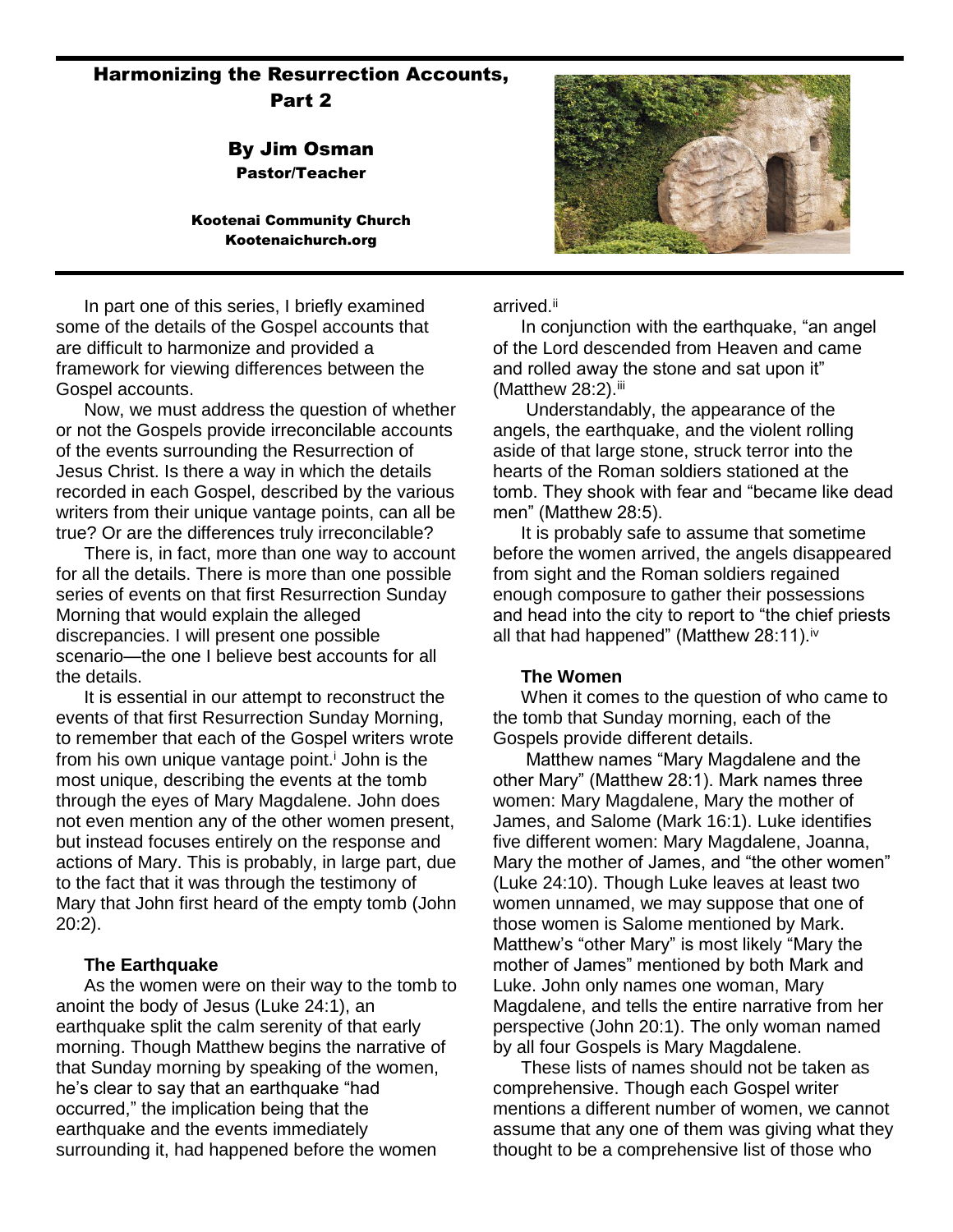went to the tomb. Luke gives the fullest accounting, and his may indeed be a comprehensive list of all the women who went to the tomb that morning, but of that we cannot be sure.

We must admit a great deal of uncertainty as to the way in which the women traveled to and arrived at the tomb. It is often *assumed* that all of the women traveled together and arrived together. None of the Gospels say anything to indicate this. There are any number of possible scenarios by which the women would have come to the tomb.

They could have all traveled separately, arranging previously to meet at the tomb at or before dawn. They may have traveled in two or more groups, starting from different locations within the city of Jerusalem and arriving at the tomb at separate times. They may have arranged to meet together at some location and then travel from that common location out to the tomb. It is possible that all of the women traveled the entire distance from one location out to the tomb, and all arrived together.

### **The Tomb**

All of the Gospel accounts mention the fact that when the women arrived at the tomb, they saw the stone rolled away. Matthew, Mark, and Luke record what transpired at the tomb from the perspective of the women who stayed at the tomb. John, and John alone, records the fact that Mary Magdalene ran to tell Peter and John the stone had been moved.

Mary Magdalene did not stay at the tomb long enough to examine the inside or to see the angels that appeared to the other women. When she arrived at the place where Peter and John were staying, she said to them, "They have taken away the Lord out of the tomb, and we do not know where they have laid him" (John 20:2). She made no mention of the angels and their declaration that Jesus had risen. Mary didn't mention this, because she was not at the tomb when the angels appeared to the other women who stayed behind at the tomb. Apparently, Mary Magdalene was either dispatched to, or she volunteered for the job of informing the principal disciples that the tomb had been disturbed.

While Mary Magdalene made her way to Peter and John, the other women stayed behind at the tomb to examine the scene. $<sup>y</sup>$  They did not see an</sup> angel sitting on the stone, since by this time, the angel that appeared to the soldiers had vanished.

Luke records that the women went into the tomb

and "did not find the body of the Lord Jesus" (Luke 24:3). Then, "while they were perplexed about this, behold, two men suddenly stood near them in dazzling clothing…" (Luke 24:4). Luke says that two angels appeared to the women whereas Matthew and Mark only mention one. This is often alleged to be a contradiction. However, the fact that Matthew and Mark only focus on the words of one angel, and do not mention the other angel, does not mean that there were not two angels present. It just means that Matthew and Mark only mention one of them.<sup>vi</sup>

The angel informed the women that Jesus had risen from the dead, just as he said, and gave the women instruction to go and tell the disciples what they had seen.vii These women immediately left the scene and ran to tell the disciples.

### **The Disciples**

While the other women were at the tomb seeing the angel, Mary Magdalene was in Jerusalem informing Peter and John. These two men immediately left to go out to the tomb to see the scene for themselves, with Mary Magdalene apparently following close behind (John 20:3-11). Peter and John arrived at the tomb after the other women had left. They did not see an angel. Having examined the tomb, they left and "went away again to their own homes" (John 20:10). John left believing and Peter left bewildered (John 20:8; Luke 24:12).

A worthwhile question might be raised at this point: If the other women were coming into town, and Peter and John were leaving town, why didn't they meet each other? There are a number of possible ways to account for this.

First, in the northwest corner of Jerusalem—the corner near which Jesus had been buried—there were two separate gates through the city wall. It's entirely possible that the women came in one gate while Peter and John went out the other, in which case, they would not have seen each other. This is particularly likely if the women entering the city already knew that Mary Magdalene had gone to inform Peter and John and had thus set out to inform the rest of the disciples who were likely in a different location(s).

Second, even if they were headed to see Peter and John, it is possible that, having gone through the gate, they would take a different route than Peter and John had taken to the tomb.

Third, it is possible that the women did not go into the city at all, but immediately left, heading east to Bethany to tell the other disciples.<sup>viii</sup>

After Peter and John left the scene of the empty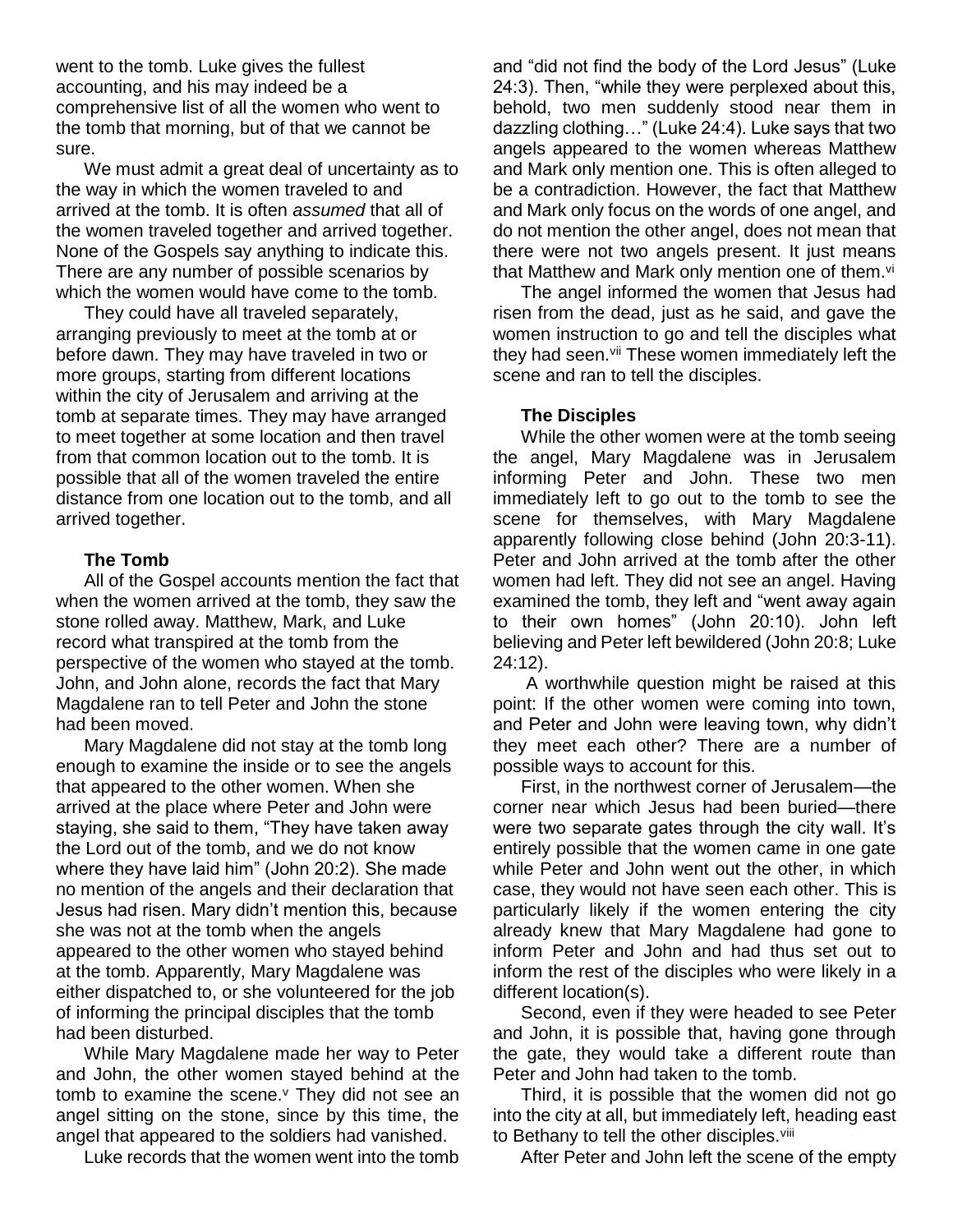tomb, Mary Magdalene was left there alone. This is when Jesus chose to make His first post-Resurrection appearance (John 20:11-18).<sup>ix</sup>

### **The Other Detail**

The harmony I have offered above accounts for all of the alleged contradictions and difficulties except one: Was it dark or light?

When it comes to the question of *when* the women arrived at the tomb, John seems to be in disagreement with the synoptic Gospels. Matthew says that the women came "as it began to dawn" (Matthew 28:1). Mark says that it was "very early" and "the sun had risen" (Mark 16:2). Luke says it was "at early dawn" (Luke 24:1). Yet John says that "Mary Magdalene came early to the tomb, while it was still dark" (John 20:1). How is it possible that "it was still dark" (John) when "the sun had risen" (Mark)?

There are actually three different ways that this difference could be harmonized.

First, it is likely the women did not all travel together. If Mary Magdalene traveled earlier, and arrived at the tomb before the other women, even by just a few minutes, she may have arrived at the tomb while it was "still dark." Then she may have lingered a few minutes waiting for the other women to arrive, having already arranged ahead of time to meet them at the tomb. Once they arrived, Mary set out to tell Peter and John (John 20:2). If that is the case, then the other descriptions of the day being light referred to when the other women arrived at the tomb, but John's description of it being "still dark" referred to when Mary Magdalene arrived at the tomb.

Second, some suggest that John is describing when Mary *left* for the tomb, not the moment at which she *arrived* at the tomb. You may notice that the passage reads, "Mary Magdalene *came* early to the tomb." The Greek term is not restricted to speaking of an "arrival." The word can be used to describe coming to something or going away to something. It is a word used to describe both coming and going. The language of the verse can just as easily be taken as describing when Mary left her residence to go to the tomb.

Third, John's description, combined with others, may be an indication that we are talking about those few moments at dawn when one person would describe it as being "still dark" and another person would describe it as being "light." If you are a morning person, you described those minutes as "light." You would say the sun is up and the dawn has come. If you're not a morning

person, you would describe those minutes as "dark" and wish that people would let you sleep.

However, since Mark says that "the sun had risen," it seems best to understand John's description of the darkness as referring to the time when Mary left for the tomb, not when she arrived at the tomb.

## **Wrong Assumptions**

The assertion that there are contradictions between the Gospels can only be maintained if certain assumptions are made. First, it must be assumed that all the women who visited the tomb *traveled* together. Second, it must be assumed that all the women who visited the tomb *arrived* together. Third, it must be assumed that all the women who visited the tomb *stayed* together.

If we assume that all the women traveled together, arrived together, and stayed together, then we are forced to conclude there are irreconcilable differences between the Gospel accounts. But as we have seen, these assumptions are not warranted from the text. These assumptions must be challenged.

We have no reason to believe all the women traveled together. We have no reason to believe that all of the women arrived at the same time. We have no reason to believe that all the women stayed together. In fact, in John's Gospel, we are told that Mary Magdalene left the group to go inform Peter and John that the tomb had been disturbed.

When we let the Bible speak for itself, and do not force our assumptions on the text, we are presented with a completely harmonious account (through four independent authors) of the events that transpired on Resurrection Sunday Morning.

### **The Resurrection Appearances**

After the resurrection, the Lord appeared to His disciples over a period of forty days (Acts 1:3). Scripture records ten post-resurrection appearances of Jesus. Placed in chronological order, they were as follows:

## **On Resurrection Sunday:**

- 1. Mary Magdalene (Jn. 20:11-18; Mk. 16:9)
- 2. The other women (Matt.  $28:8-10$ )<sup>xi</sup>
- 3. Cleopas and an unnamed disciple (Lk. 24:13-31; Mk. 16:12)
- 4. Peter (Lk. 24:32-35; 1 Cor. 15:5)
- 5. Disciples without Thomas
	- (Lk. 24:36-43; Jn. 20:19-23; 1 Cor. 15:5)